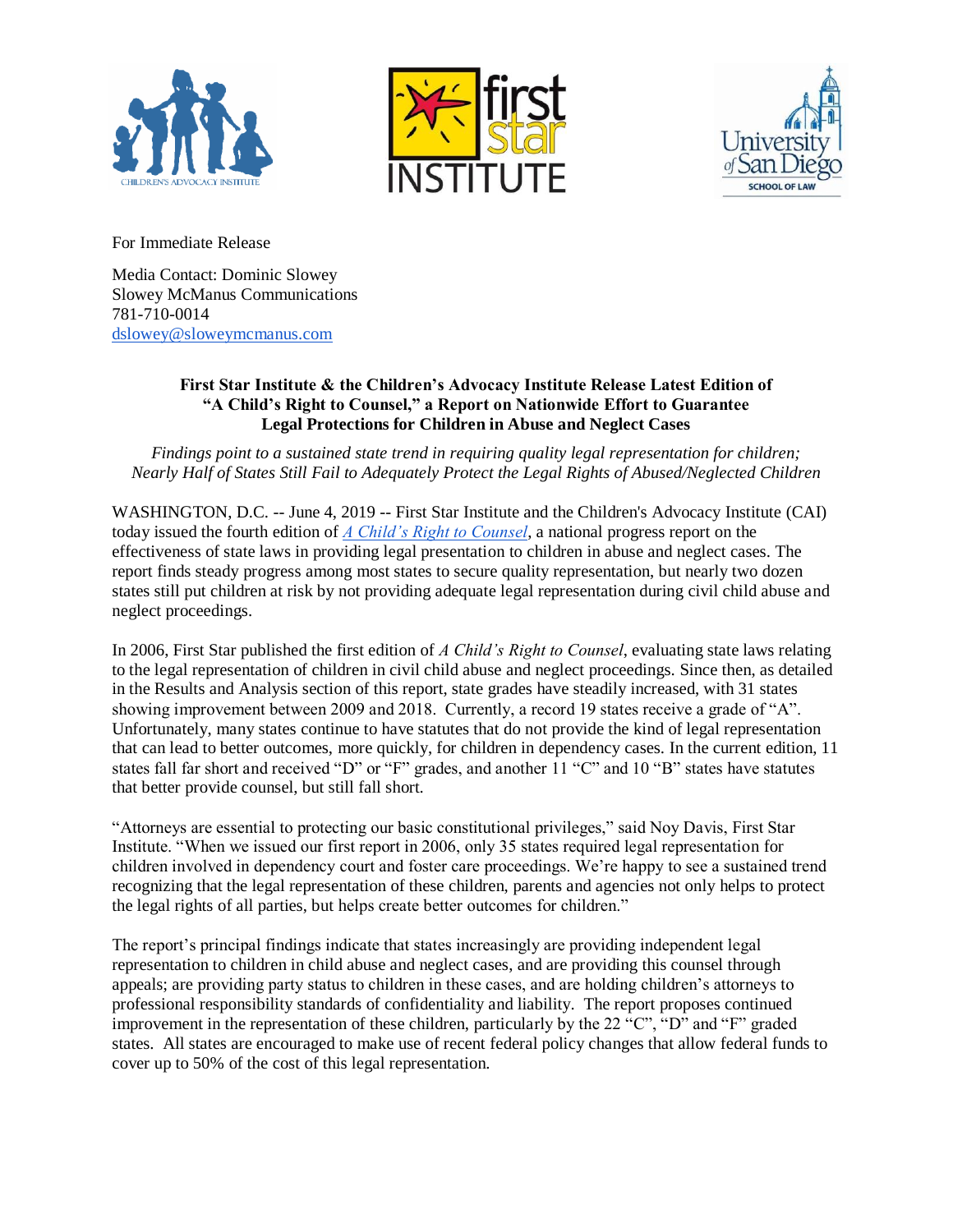The report was released at a Capitol Hill briefing hosted by the Congressional Caucus on Foster Youth, the Senate Caucus on Foster Youth, the Congressional Caucus on Crime Prevention and Youth Development, and the Congressional Access to Legal Aid Caucus.

"We hope all states will make use of the newly available federal support to even the playing field and help courts achieve better outcomes for abused and neglected children," said Amy Harfeld, CAI National Policy Director. "Going forward, federal legislators can look to ensure that no child faces placement in state custody, aka foster care, without a statutory right to legal representation to protect their rights and amplify their voice."

State grades since 2006 have steadily increased, with 30 states showing improvement between 2009 and 2018 on the right to counsel in child abuse and neglect proceedings.

States receiving an "A" grade: Massachusetts, Connecticut, Louisiana, Oklahoma, New York, West Virginia, Georgia, Mississippi, Nevada, Nebraska, New Mexico, District of Columbia, Maryland, Missouri, Kansas, Michigan, Texas, Iowa, and Vermont.

States receiving a "B" grade: Tennessee, Delaware, New Jersey, Ohio, Pennsylvania, Virginia, Wyoming, Arkansas, North Carolina and California.

States receiving a "C" grade: Utah, Kentucky, Alabama, Oregon, Colorado, South Dakota, Minnesota, Arizona, Rhode Island, Florida and Wisconsin.

States receiving a "D" grade: Alaska, Illinois, Maine, North Dakota, South Carolina, and Washington.

States receiving an "F" grade: Hawaii, Idaho, Indiana, Montana and New Hampshire.

"First Star Institute and CAI applaud the 19 states who earned A's this year and who recognize the importance of ensuring that all children have appropriate legal counsel in dependency proceedings," said Elissa Garr, First Star Institute's President. "We strongly encourage the states who did not fare well in our analysis to make use of the newly available federal funds to better protect children in abuse and neglect proceedings."

In 2017, 3.5 million children received an investigation or alternative response for child abuse or neglect, and 674,000 were deemed to be victims of abuse and neglect at the hands of their parents or guardians, according to the US Department of Health and Human Services data. An estimated 1,720 children died in 2017 due to child maltreatment.

Those who survive abuse and neglect without being able to return home or get adopted often "age out" of the foster care system unemployed, homeless, and at high-risk of experiencing mental health problems, incarceration, and other costly and traumatic adverse outcomes. Only three percent of former foster children make it through college with a bachelor's degree.

[Read or download the entire report here.](https://www.firststarinstitute.org/right-to-counsel-1) (Individual state grades can be found on pages 24-26.)

## **HIGHLIGHTS OF FINDINGS ON STATE STATUTES ON THE REPRESENTATION OF CHILDREN IN CIVIL ABUSE AND NEGLECT PROCEEDINGS (includes D.C.)**

- 1. More than half of the states -- 29 are now A or B grade states (19 A and 10 B). This compares with 22 A and B in 2008.
- 2. 11 states are now D or F states (6 D and 5 F states). This compares with 15 in 2008.
- 3. Eleven states are now C states. This compares with 14 in 2008.
- 4. Most states (34 of 51 or 66%) have statutes that require independent counsel for children in all of